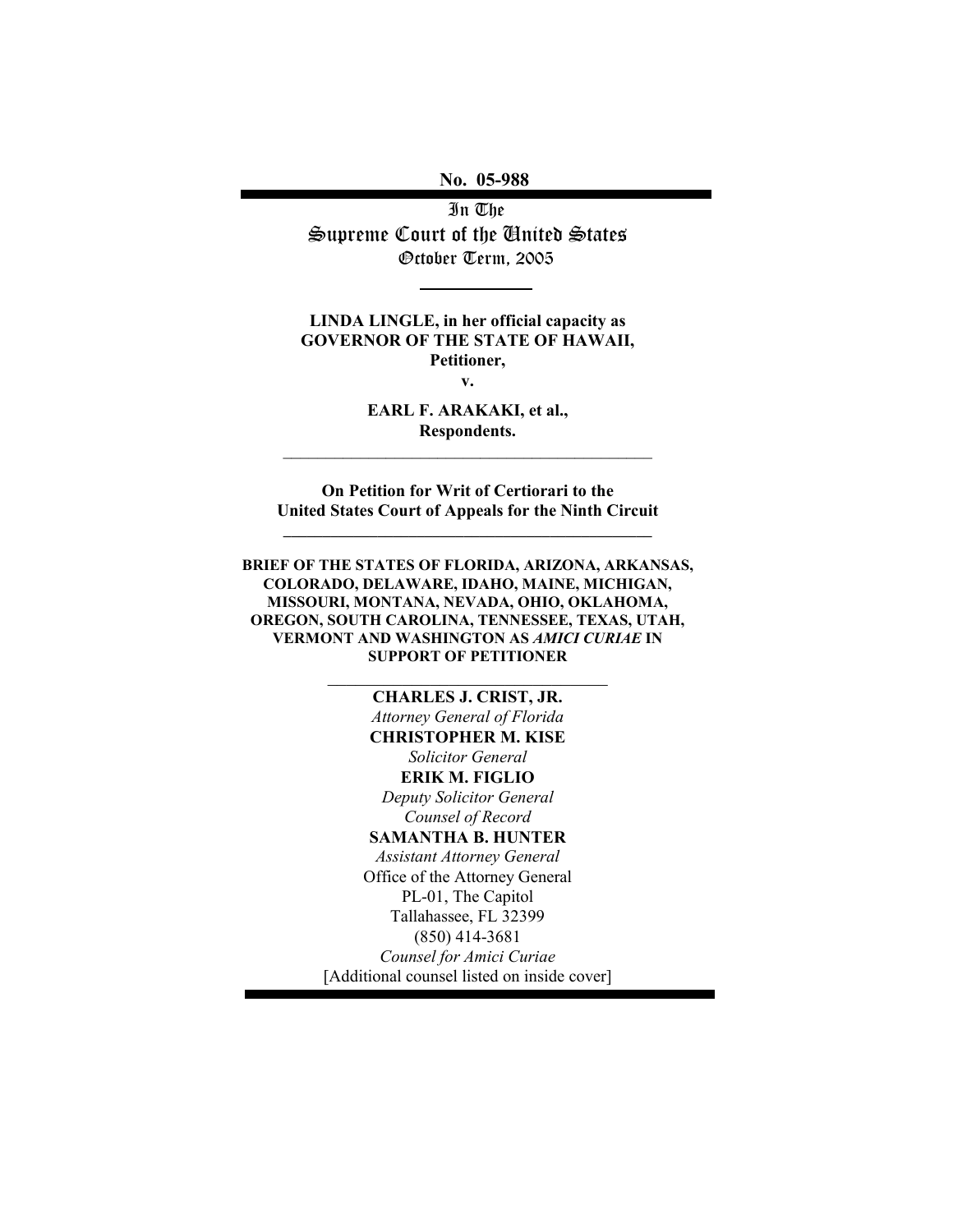Terry Goddard Attorney General of Arizona Office of the Attorney General 1275 West Washington Street Phoenix, AZ 85007

Mike Beebe Attorney General of Arkansas 200 Tower Bldg., 323 Center Street Little Rock, AR 72201-2610

John Suthers Attorney General of Colorado Department of Law 1525 Sherman Street Denver, CO 80203

Carl C. Danberg Attorney General of Delaware 820 North French Street Wilmington, DE 19801

Lawrence Wasden Attorney General of Idaho P. O. Box 83720 Boise, ID 83720-1000

Steve Rowe Attorney General of Maine State House Station Six Augusta, ME 04333

Michael A. Cox Attorney General of Michigan Post Office Box 30212 Lansing, MI 48909-0212

Jeremiah W. (Jay) Nixon Attorney General of Missouri Office of the Attorney General 207 West High Street Jefferson City, MO 65101

Mike McGrath Attorney General of Montana P. O. Box 201401 Helena, MT 59620-1401

Brian Sandoval Attorney General of Nevada 100 North Carson Street Carson City, NV 89701

Jim Petro Attorney General of Ohio 150 East Gay Street, 23rd Floor Columbus, OH 43215

W.A. Drew Edmondson Attorney General of Oklahoma 2300 N. Lincoln Blvd., Ste. 112 Oklahoma City, OK 73105-4894

Hardy Myers Attorney General of Oregon 1162 Court Street NE Salem, OR 97301

Henry McMaster Attorney General of South Carolina Post Office Box 11549 Columbia, SC 29211-1549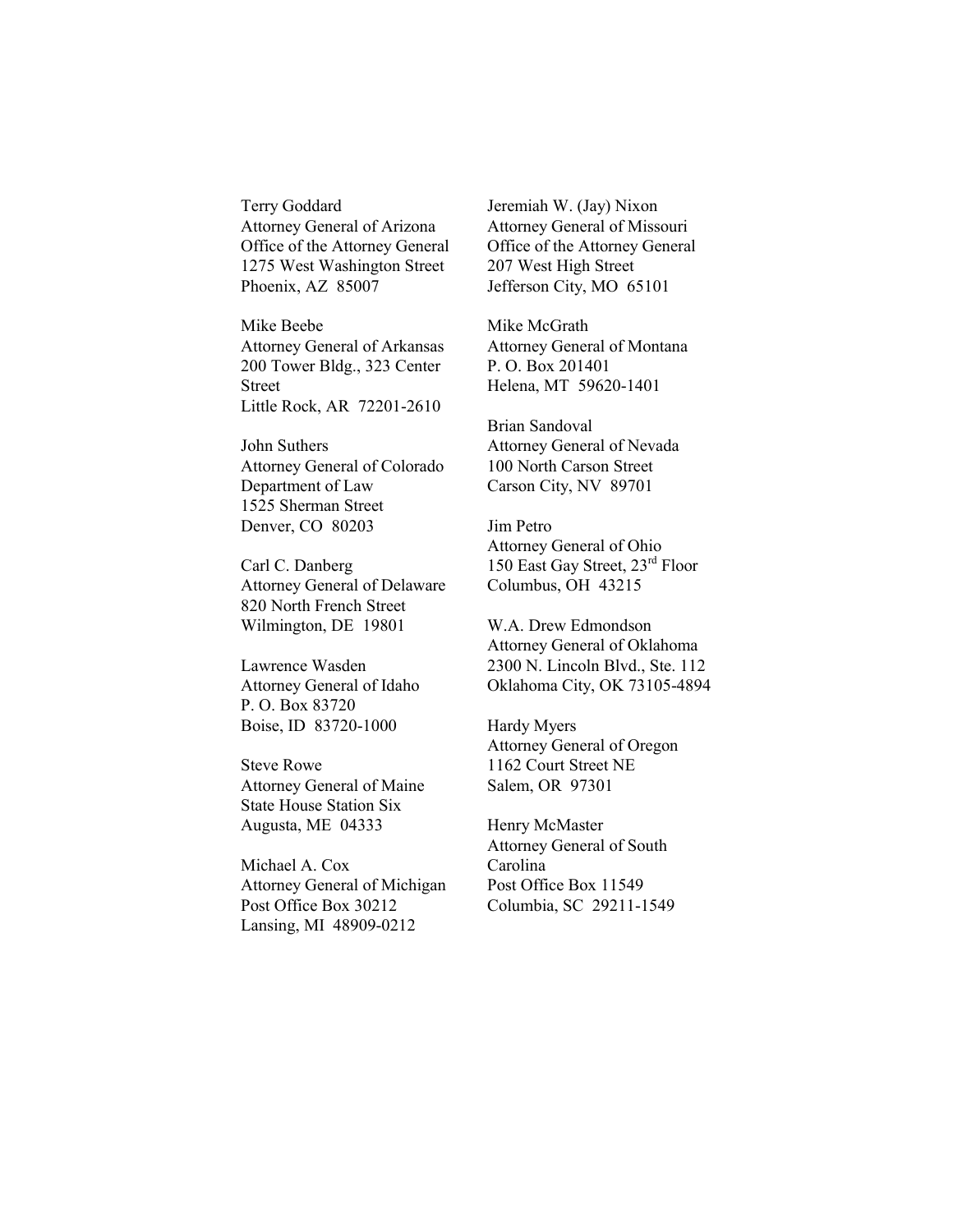Paul Summers Attorney General of Tennessee 500 Charlotte Avenue Nashville, TN 37243

Greg Abbott Attorney General of Texas Post Office Box 12548 Austin, TX 78711-2548

Mark Shurtleff Attorney General of Utah Utah State Capitol Complex East Office Building, Suite 320 Salt Lake City, UT 84114-2320

William H. Sorrell Attorney General of Vermont 109 State Street Montpelier, VT 05609-1001

Rob McKenna Attorney General of Washington P.O. Box 40100 1125 Washington Street, SE Olympia, WA 98504-0100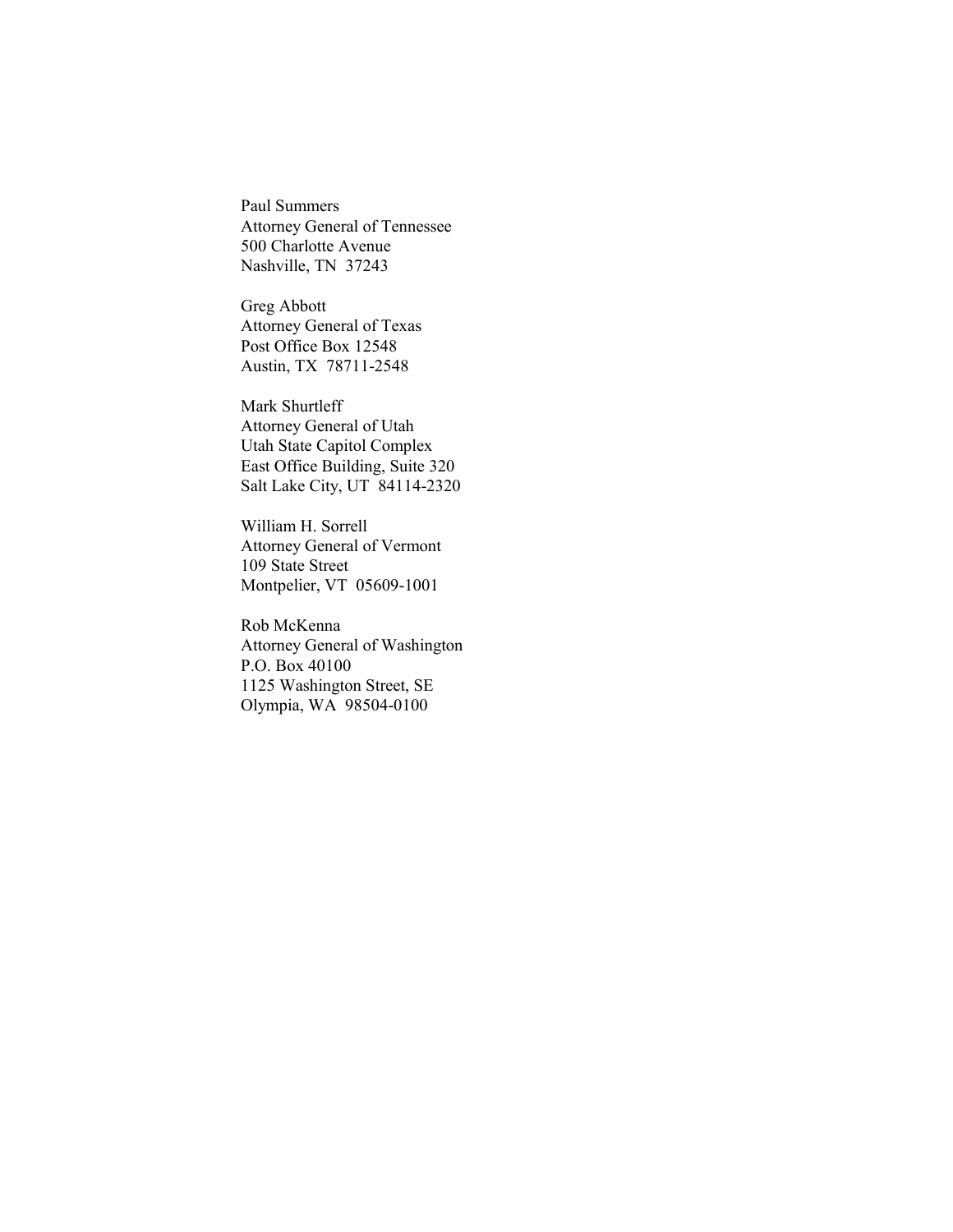### QUESTION PRESENTED

 Whether state taxpayers have standing to challenge the actions of state government or state agencies that expend, or involve the use of, state taxpayer dollars, simply because they pay taxes to the state?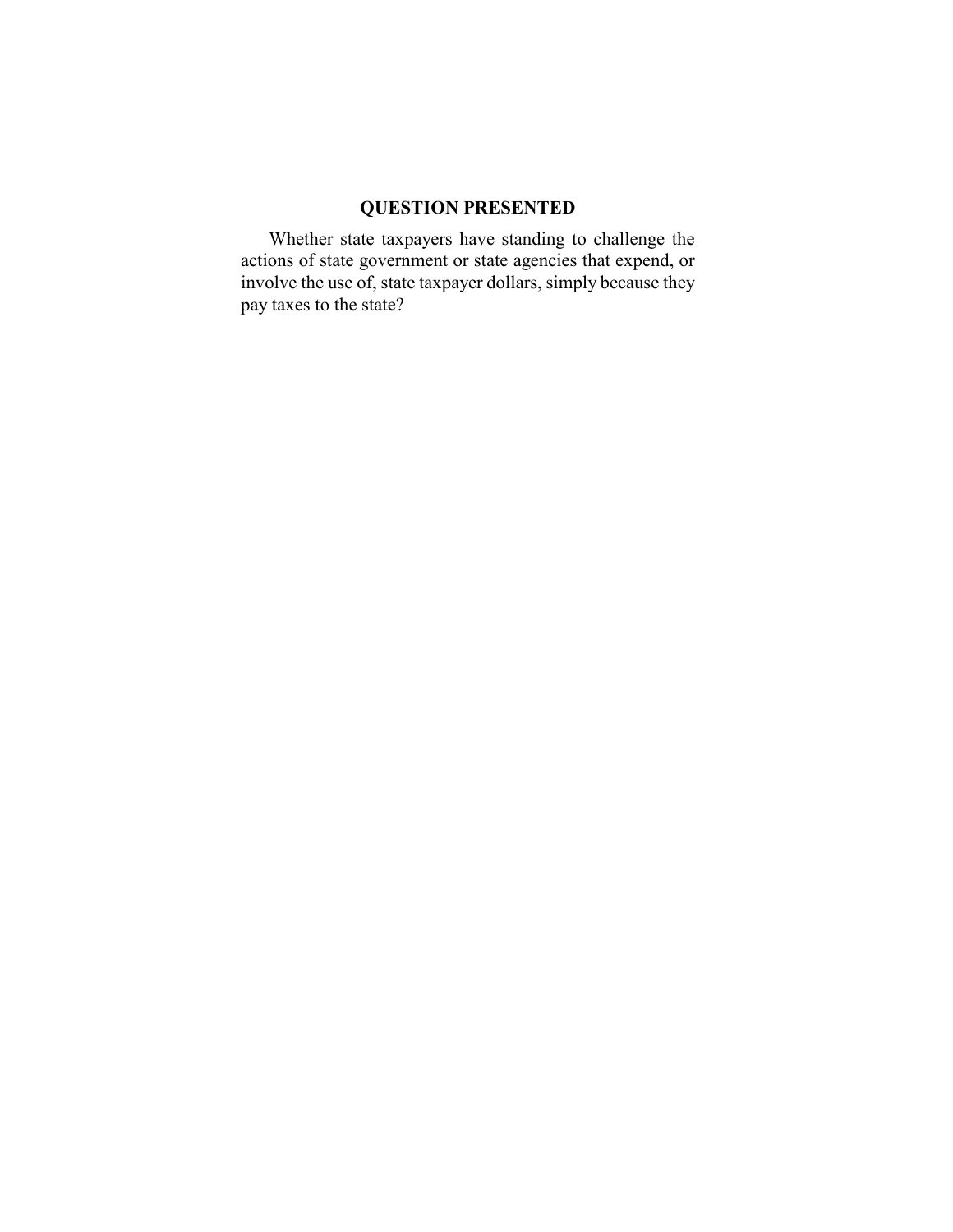# TABLE OF CONTENTS

| I. The Ninth Circuit's decision directly conflicts<br>with precedent in the Second, Sixth, and Tenth                                             |
|--------------------------------------------------------------------------------------------------------------------------------------------------|
| II. The Ninth Circuit's evisceration of Article III's<br>particularized injury requirement in cases<br>initiated by state taxpayers dramatically |
|                                                                                                                                                  |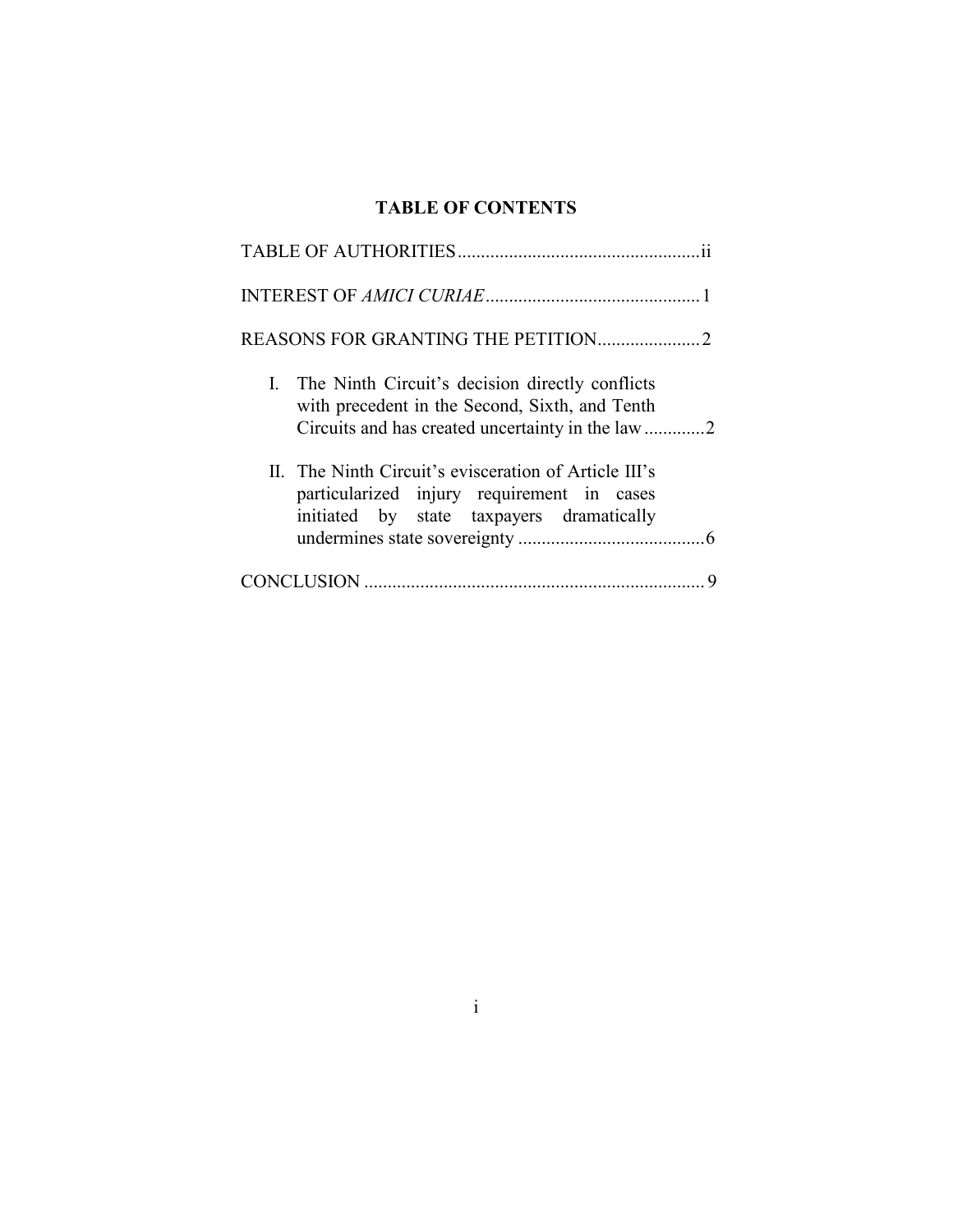# TABLE OF AUTHORITIES

## **CASES**

| ASARCO, Inc. v. Kadish, 490 U.S. 605 (1989)3, 4, 5, 6          |
|----------------------------------------------------------------|
| Bell v. City of Kellogg, 922 F.2d 1418 (9th Cir. 1991) 5       |
| Board of Educ. v. New York State Teachers Retirement Sys.,     |
| Cammack v. Waihee, 932 F.2d 765 (9th Cir. 1991) 5              |
| Colorado Taxpayers Union, Inc. v. Romer, 963 F.2d 1394         |
|                                                                |
| Doremus v. Board of Educ., 342 U.S. 429 (1952) 3, 4, 5         |
|                                                                |
| Frothingham v. Mellon, 262 U.S. 447 (1923) 1, 2, 3, 4, 5       |
| Henderson v. Stalder, 287 F.3d 374 (5th Cir. 2002) 4           |
| Hoohuli v. Ariyoshi, 741 F.2d 1169 (9th Cir. 1984)  4, 5, 6, 8 |
| Lujan v. Defenders of Wildlife, 504 U.S. 555 (1992)2, 7        |
| Minnesota Federation of Teachers v. Randall, 891 F.2d 1354     |
|                                                                |
| O'Sullivan v. City of Chicago, 396 F.3d 843 (7th Cir. 2005)8   |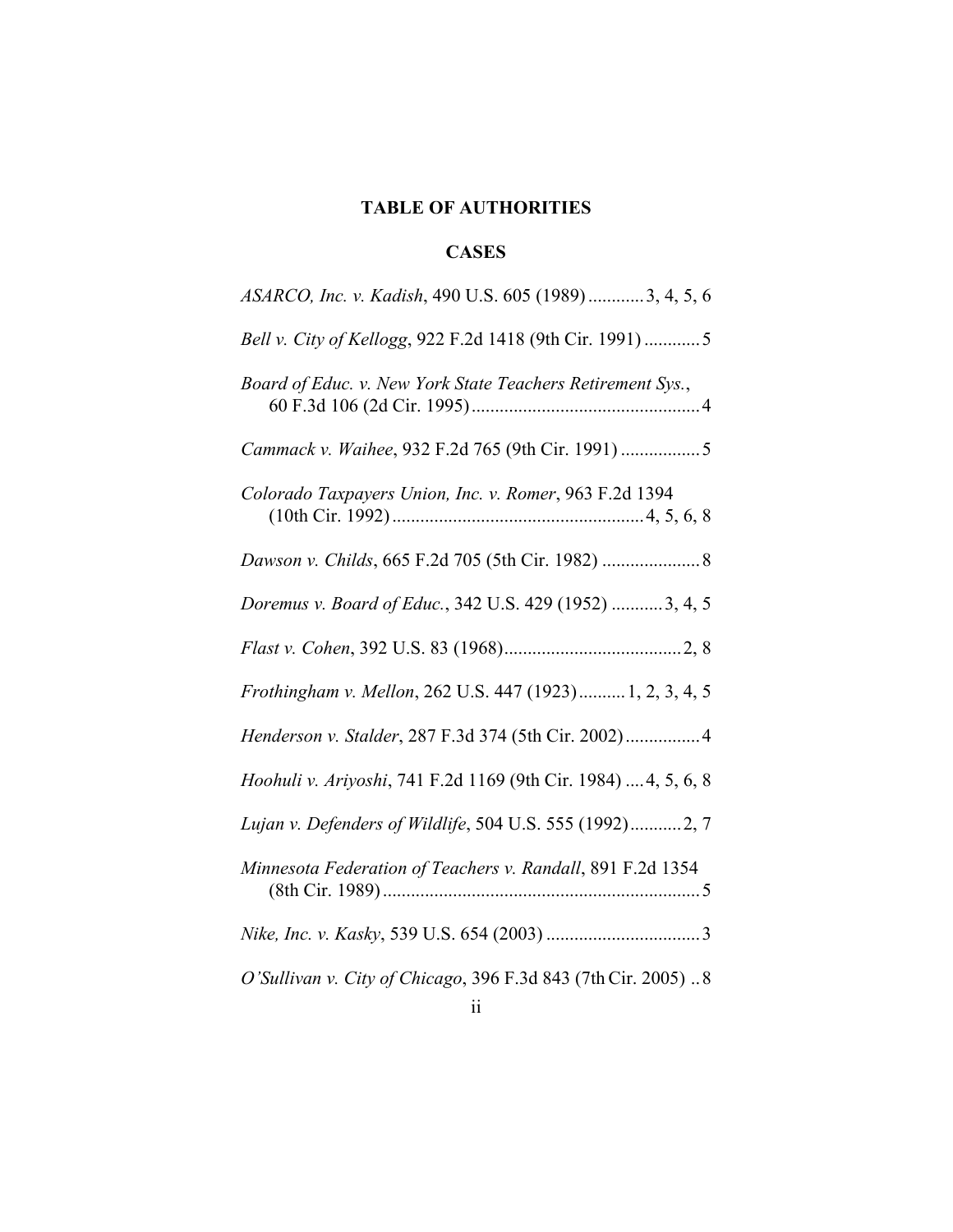| Schlesinger v. Reservists Comm. to Stop the War, 418 U.S.   |
|-------------------------------------------------------------|
| Tarsney v. O'Keefe, 225 F.3d 929 (8th Cir. 2000) 4, 5, 6, 7 |
| Taub v. Commonwealth of Kentucky, 842 F.2d 912 (6th Cir.    |
|                                                             |
|                                                             |
| Women's Emergency Network v. Bush, 323 F.3d 937 (11th Cir.  |

## OTHER AUTHORITIES

| Nancy C. Staudt, Taxpayers in Court: A Systematic Study of a |
|--------------------------------------------------------------|
| (Misunderstood) Standing Doctrine, 52 Emory L.J. 771         |
|                                                              |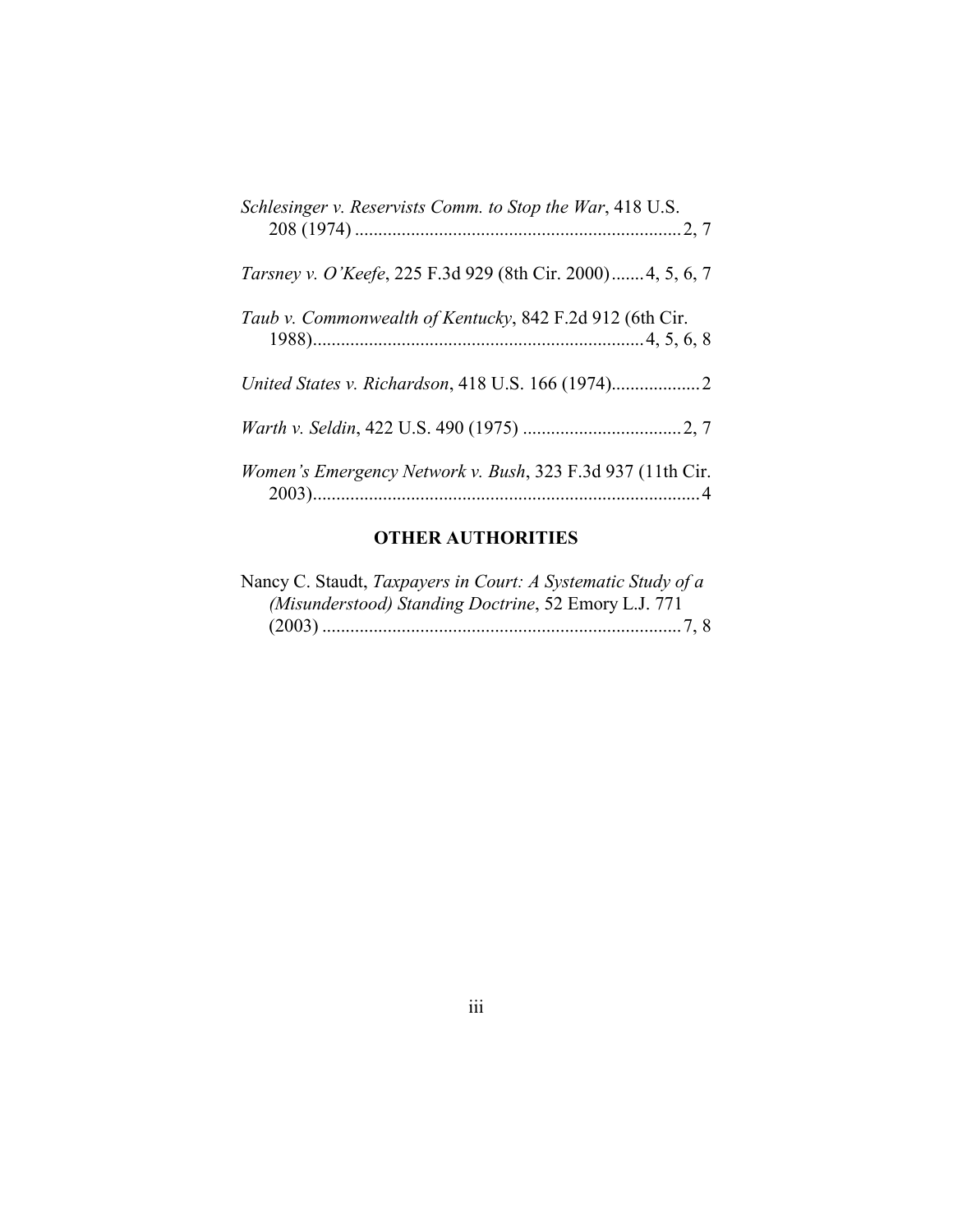#### INTEREST OF AMICI CURIAE

The States have a compelling interest in preserving the constitutional and prudential standing limitations on plaintiffs seeking to voice generalized grievances—directed at a State's taxing and spending decisions—that are common to all members of the public or citizens of a State. If citizens of a State were granted standing in federal court to challenge state expenditures without demonstrating a concrete, particularized injury, the ability of the States to govern would be seriously impeded and the integrity of our federal system would be jeopardized. The States must be free to pursue their own legislative initiatives and fiscal policies without being subject to unrestrained federal judicial review. Respect for the States as sovereigns thus dictates that federal courts rigorously police the "particularized injury" requirement in suits initiated by state taxpayers challenging a State's taxing and spending decisions.

The Ninth Circuit's decision created uncertainty in the law with respect to this proposition. The otherwise settled view of the circuits is that, absent a particularized injury, a plaintiff's status as a state taxpayer is ordinarily insufficient to confer federal standing to challenge the actions of a state government. Although the States within the Ninth Circuit have a particularly compelling interest in this case, all States have an interest in restoring certainty to the law in light of the federalism implications of the Ninth Circuit's decision.

Because hundreds of thousands, if not millions of taxpayers share the burden of every State's taxing and spending decisions, those decisions are "essentially a matter of public and not individual concern." See Frothingham v. Mellon, 262 U.S. 447, 487 (1923). The States have an interest in ensuring such grievances are addressed, as the Constitution contemplates, by the politically responsive branches of government.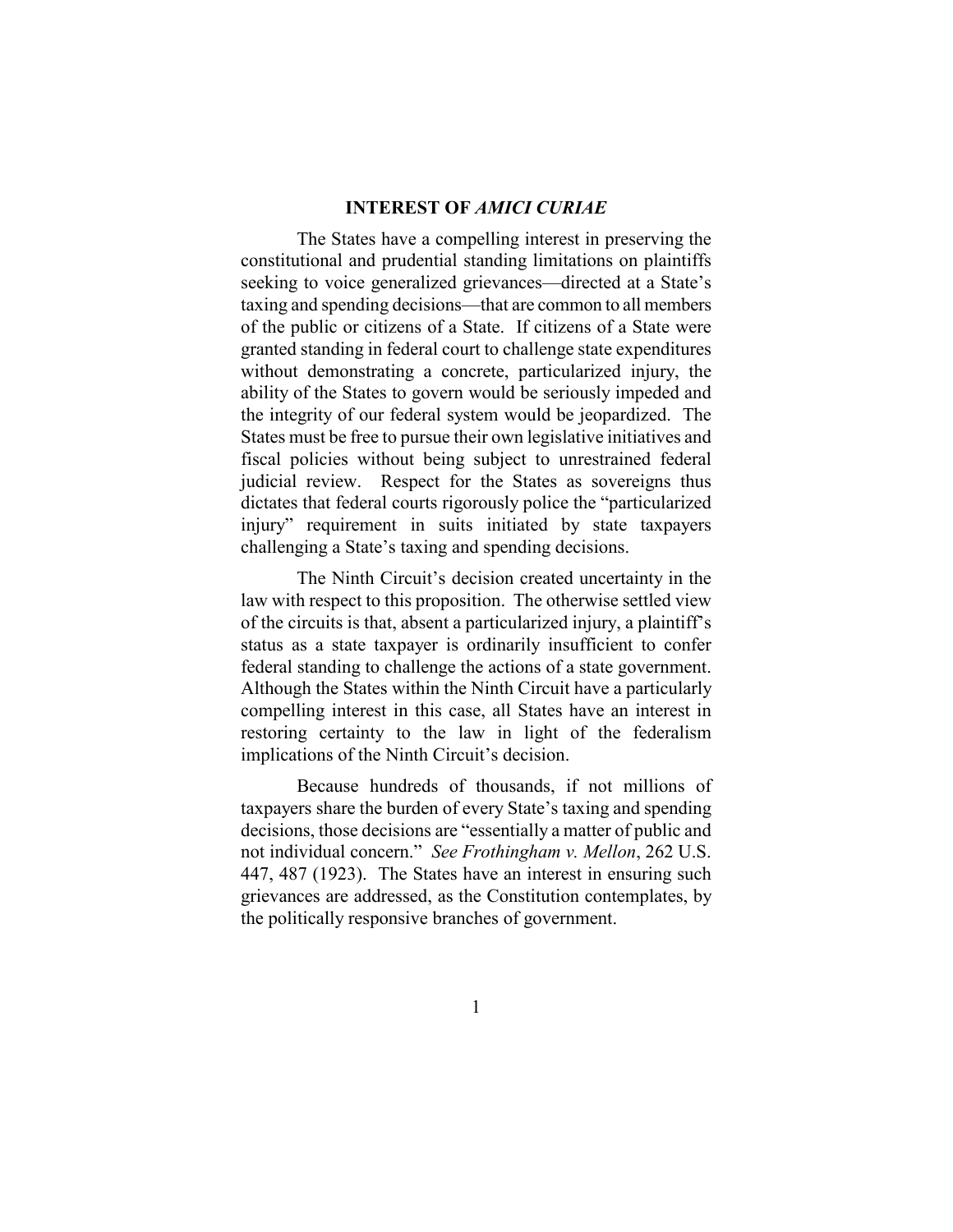#### REASONS FOR GRANTING THE PETITION

### I. The Ninth Circuit's decision directly conflicts with precedent in the Second, Sixth, and Tenth Circuits, and has created uncertainty in the law.

In order to satisfy the "irreducible constitutional minimum" for standing in federal court, a plaintiff must show that he has suffered an "injury in fact" that is both concrete and particularized. Lujan v. Defenders of Wildlife, 504 U.S. 555, 560-561 (1992). To be "particularized," "the injury must affect the plaintiff in a personal and individual way," *id.* at 560 n.1, as opposed to an undifferentiated, "generalized grievance" that is "common to all members of the public," United States v. Richardson, 418 U.S. 166, 176-77 (1974). "Absent the necessary allegations of demonstrable, particularized injury, there can be no confidence of 'a real need to exercise the power of judicial review' or that relief can be framed 'no broader than required by the precise facts to which the court's ruling would be applied."" *Warth v. Seldin*, 422 U.S. 490, 508 (1975) (quoting Schlesinger v. Reservists Comm. to Stop the War, 418 U.S. 208, 221-222 (1974)). Accordingly, "a plaintiff raising only a generally available grievance about government – claiming only harm to his and every citizen's interest in proper application of the Constitution and laws, and seeking relief that no more directly and tangibly benefits him than it does the public at large – does not state an Article III case or controversy." Lujan, 504 U.S. at 573-74.

It is settled law that federal taxpayers generally lack standing to challenge Congress's taxing and spending decisions because they lack a sufficiently particularized injury. Frothingham v. Mellon, 262 U.S. 447, 487 (1923); see also Flast v. Cohen, 392 U.S. 83, 102-03 (1968) (holding that federal taxpayer status is insufficient to confer standing unless taxpayer "show[s] that the challenged enactment exceeds specific constitutional limitations upon the exercise of [Congress's taxing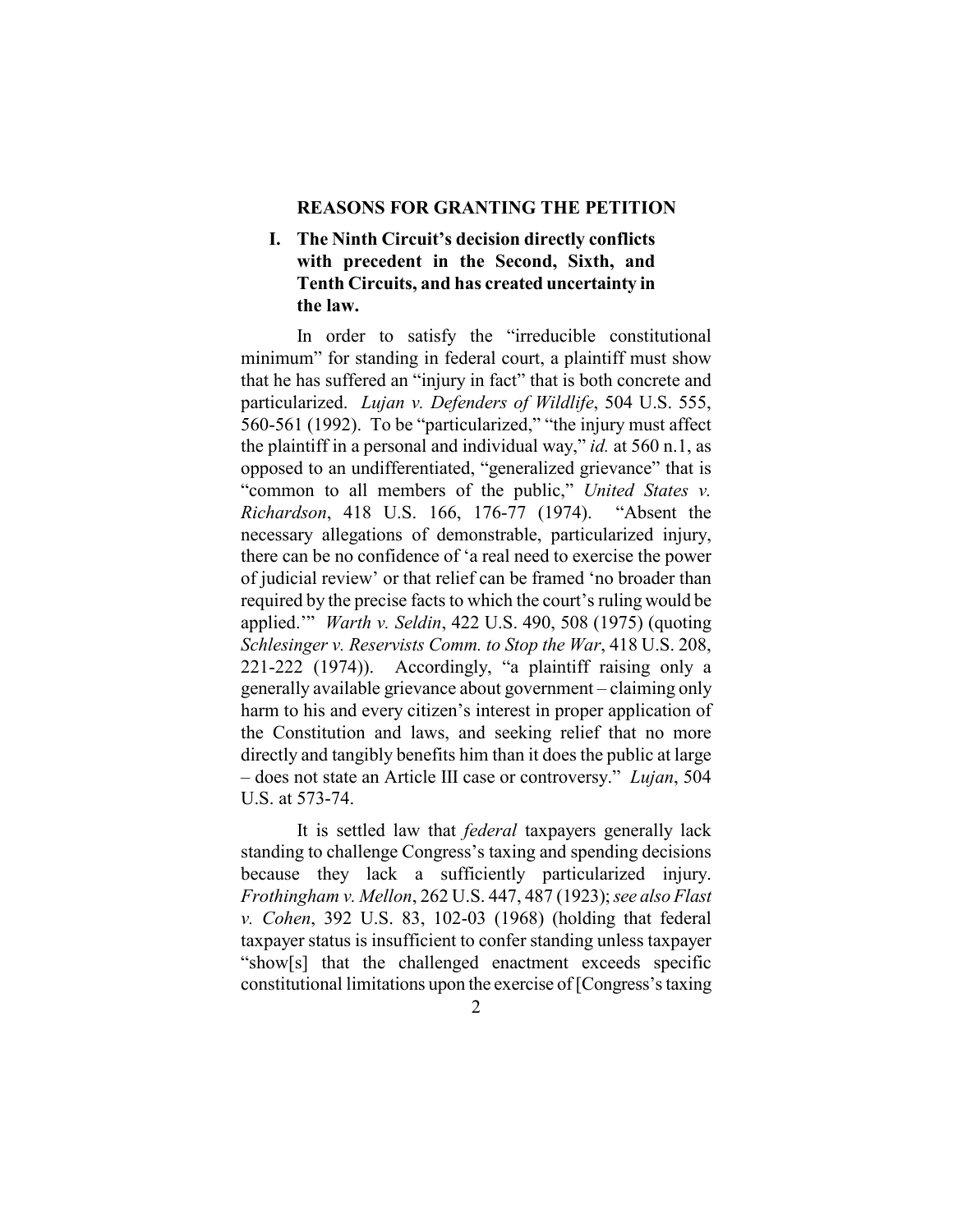and spending] power"). The Court made clear in *Frothingham* that suits premised on federal taxpayer status are not cognizable in federal court because a taxpayer's "interest in the moneys of the Treasury . . . is shared with millions of others; is comparatively minute and indeterminable; and the effect upon future taxation, of any payment out of the funds, so remote, fluctuating and uncertain, that no basis is afforded for an appeal to the preventive powers of a court of equity." 262 U.S. at 487.

In Doremus v. Board of Education, 342 U.S. 429 (1952), the Court held that a state taxpayer lacks federal standing to challenge state action unless he has sustained a "direct dollarsand-cents injury" as a result, i.e., unless his claim can be characterized as a "good-faith pocketbook action," id. at 434. In so holding, the Court "reiterate[d] what the Court said of a federal statute [in Frothingham] as equally true when a state Act is assailed: 'The party who invokes the power must be able to show not only that the statute is invalid but that he has sustained or is immediately in danger of sustaining some direct injury as the result of its enforcement, and not merely that he suffers in some indefinite way in common with people generally." Id. (quoting Frothingham, 262 U.S. at 488) (emphasis added).

A plurality of this Court confirmed in ASARCO, Inc. v. Kadish, 490 U.S. 605 (1989), that under Doremus, suits premised on state taxpayer status are ordinarily not cognizable in federal courts, id. at 613-14; see also Nike, Inc. v. Kasky, 539 U.S. 654, 669 (2003) (Breyer, J., dissenting) (commenting that state taxpayers "ordinarily lack federal 'standing'"). According to the plurality, state taxpayers cannot satisfy *Doremus*'s "goodfaith pocketbook action" requirement simply by alleging that the existence of the challenged state program or practice results in increased government spending and thereby results in higher taxes. ASARCO, 490 U.S. at 614. Given the variables attending state taxing and spending decisions, "[t]he possibility that taxpayers will receive any direct pecuniary relief from [the]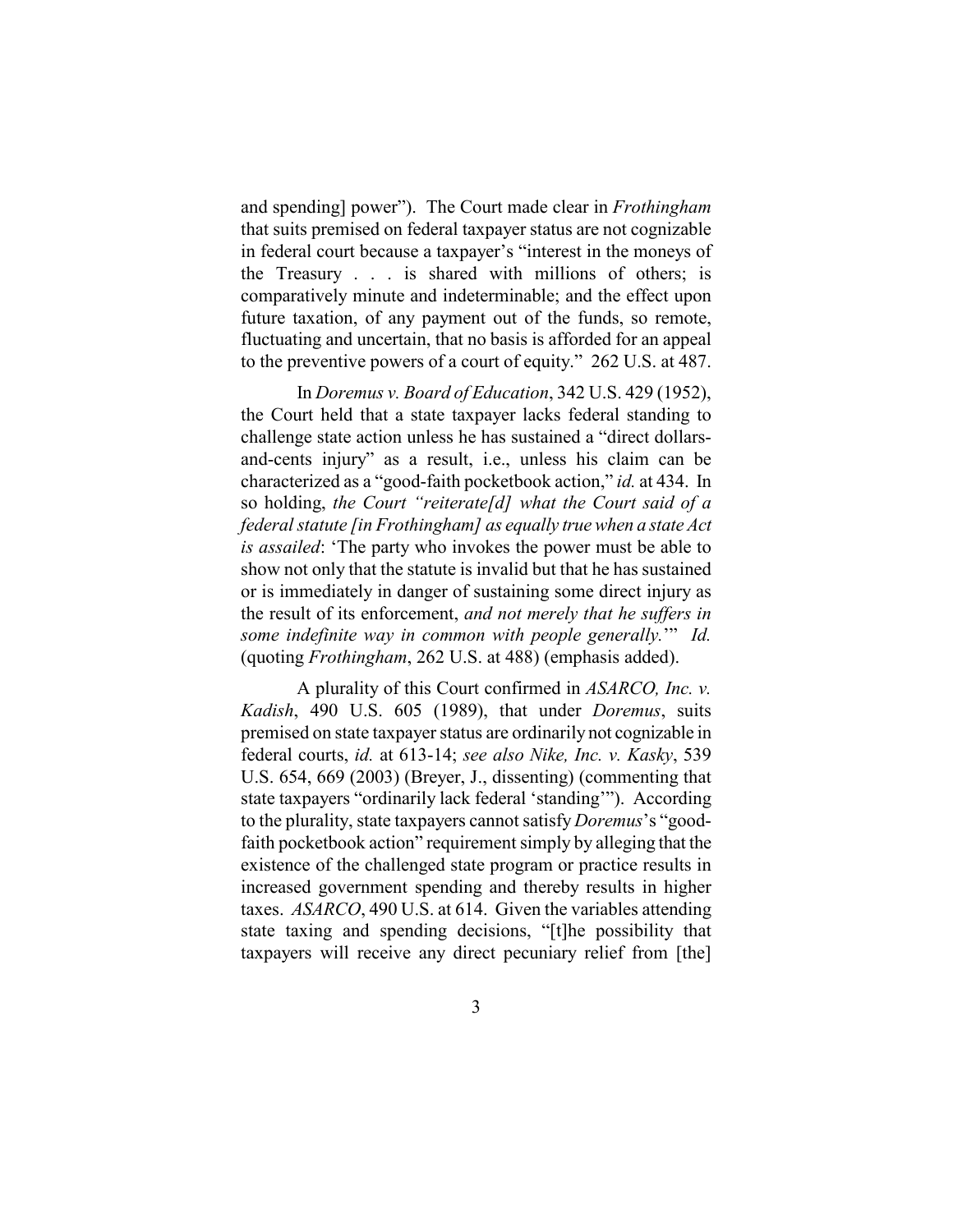lawsuit is 'remote, fluctuating and uncertain.'" Id. (quoting Frothingham, 262 U.S. at 487).

In light of *Doremus* and consistent with *ASARCO*, the Second, Sixth, and Tenth Circuits have held that state taxpayers lack standing in federal court to challenge a State's taxing and spending decisions unless they can differentiate some quantifiable injury distinguished from that suffered by other taxpayers. Board of Educ. v. New York State Teachers Retirement Sys., 60 F.3d 106, 110-11 (2d Cir. 1995); Colorado Taxpayers Union, Inc. v. Romer, 963 F.2d 1394, 1402-03 (10th Cir. 1992); Taub v. Commonwealth of Kentucky, 842 F.2d 912, 918-19 (6th Cir. 1988); see also Women's Emergency Network v. Bush, 323 F.3d 937, 943-44 (11th Cir. 2003) (recognizing that "state taxpayers [ordinarily] lack a sufficiently personal interest to challenge laws of general applicability, since their injury is not significantly different from that suffered by taxpayers in general"); *Henderson v. Stalder*, 287 F.3d 374, 379 (5th Cir. 2002) ("[I]n cases in which a state taxpayer challenges the constitutionality of a state law, he 'must be able to show not only that the statute is invalid but that he has sustained or is immediately in danger of sustaining some direct injury as a result of its enforcement, not merely that he suffered in some indefinite way in common with people generally."") (quoting *Doremus*, 342 U.S. at 434); Tarsney v. O'Keefe, 225 F.3d 929, 938 (8th Cir. 2000) (holding state taxpayers could not state Free Exercise claim absent showing of direct injury). Thus the majority view of the circuits is "that the requirements for federal taxpayer standing announced in *Frothingham* control the issue of state taxpayer standing, at least in those cases where violation of the Establishment Clause is not alleged." Taub, 842 F.2d at 918.

Ninth Circuit precedent concerning suits premised on state taxpayer standing is irreconcilable with this otherwise settled body of law. The court held in Hoohuli v. Ariyoshi, 741 F.2d 1169 (9th Cir. 1984), that state taxpayer plaintiffs satisfy Article III and *Doremus* standing requirements simply by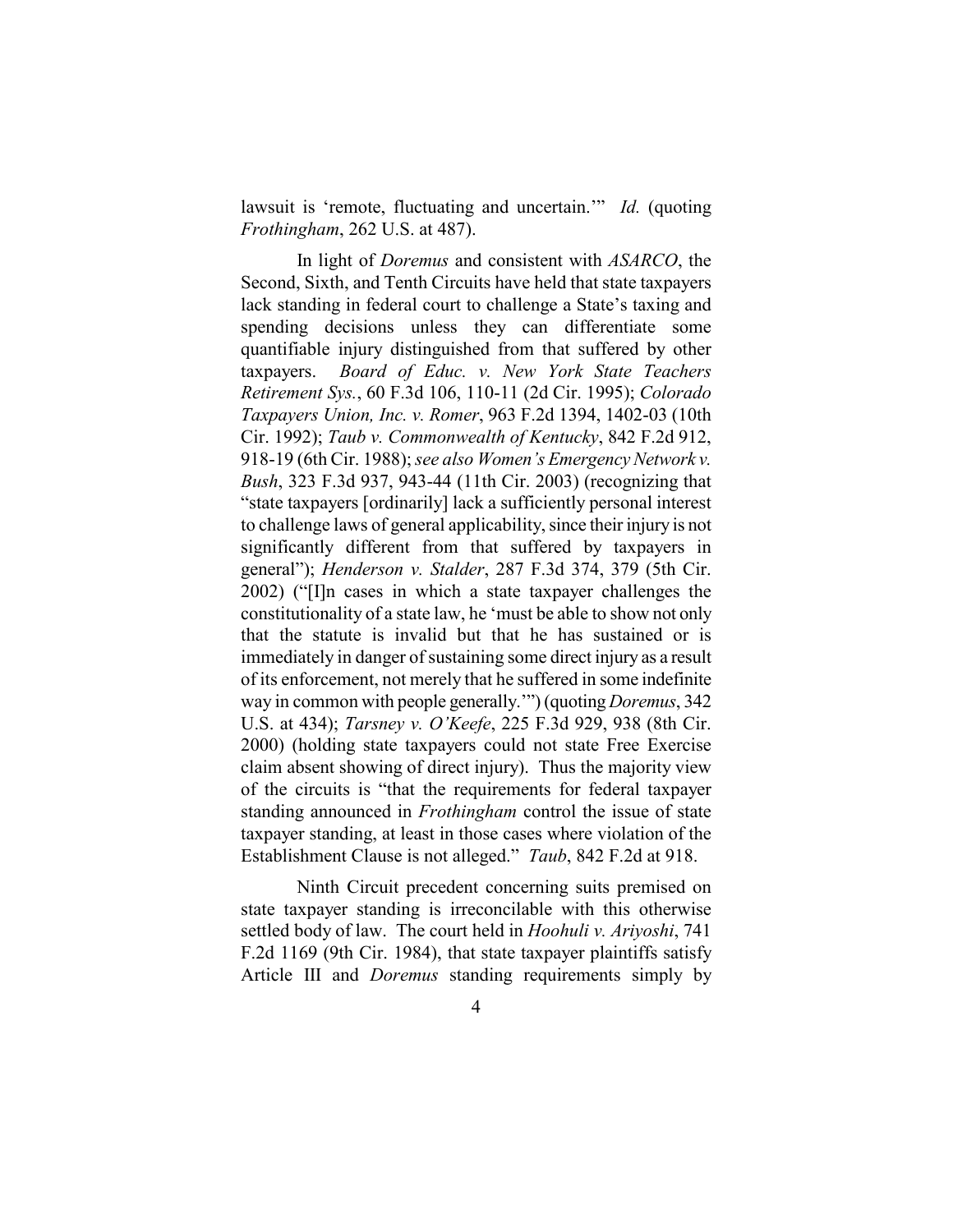"[pleading] with specificity amounts of money appropriated and spent [by the state] for allegedly unlawful purposes," id. at 1180.<sup>1</sup> Accordingly, there is no requirement under Hoohuli that a taxpayer show either (1) that his alleged injury is redressable by (i.e. that will financially benefit from) a favorable decision; or (2) that his alleged injury is different in any way from that of any other state taxpayer.

Hoohuli has been rejected by decisions of at least the Second, Sixth, and Tenth Circuits.<sup>2</sup> New York State Teachers Retirement Sys., 60 F.3d at 110; Colorado Taxpayers Union, 963 F.2d at 1401-03; Taub, 842 F.2d at 919. In Taub, the Sixth Circuit explained why Hoohuli's elimination of a "direct and palpable injury" requirement cannot possibly be correct. The court observed that Doremus had not eliminated the requirement—"in fact, the Court in Doremus emphasized it by quoting *Frothingham* concerning direct injury and the requirement that a taxpayer-plaintiff allege more than 'merely

 $\overline{a}$ 

<sup>&</sup>lt;sup>1</sup> In Bell v. City of Kellogg, 922 F.2d 1418 (9th Cir. 1991), a Ninth Circuit panel relied on ASARCO for the proposition that "[t]he same constitutional standing principles [applicable to federal taxpayers] apply to those suing in federal court as state taxpayers," id. at 1423. However, a subsequent Ninth Circuit panel explained that *Bell* was merely meant to "impley" some sympathy toward Justice Kennedy's views," and "should not be interpreted as altering the law of this circuit on state taxpayer standing." Cammack v. Waihee, 932 F.2d 765, 770 n.9 (9th Cir. 1991).

 $2$  Eighth Circuit precedent is less clear on this point. Although the Eighth Circuit in Tarsney relied on Colorado State Taxpayers Union and Taub in dismissing a Free Exercise claim raised by state taxpayers for their failure to identify a direct injury, Tarsney, 225 F.3d at 937-38, Tarsney does not acknowledge any conflict with Hoohuli, and an earlier Eighth Circuit decision appeared to rely on *Hoohuli* in holding, in an Establishment Clause case, that state taxpayers need not demonstrate an increase in their tax burdens to satisfy Doremus. Minnesota Federation of Teachers v. Randall, 891 F.2d 1354, 1358 (8th Cir. 1989); see Tarsney, 225 F.3d at 942 (Magill, dissenting) (noting vagueness of majority opinion with respect to Doremus and resulting vagueness of Eighth Circuit precedent with respect to state taxpayer standing aside from Establishment Clause context).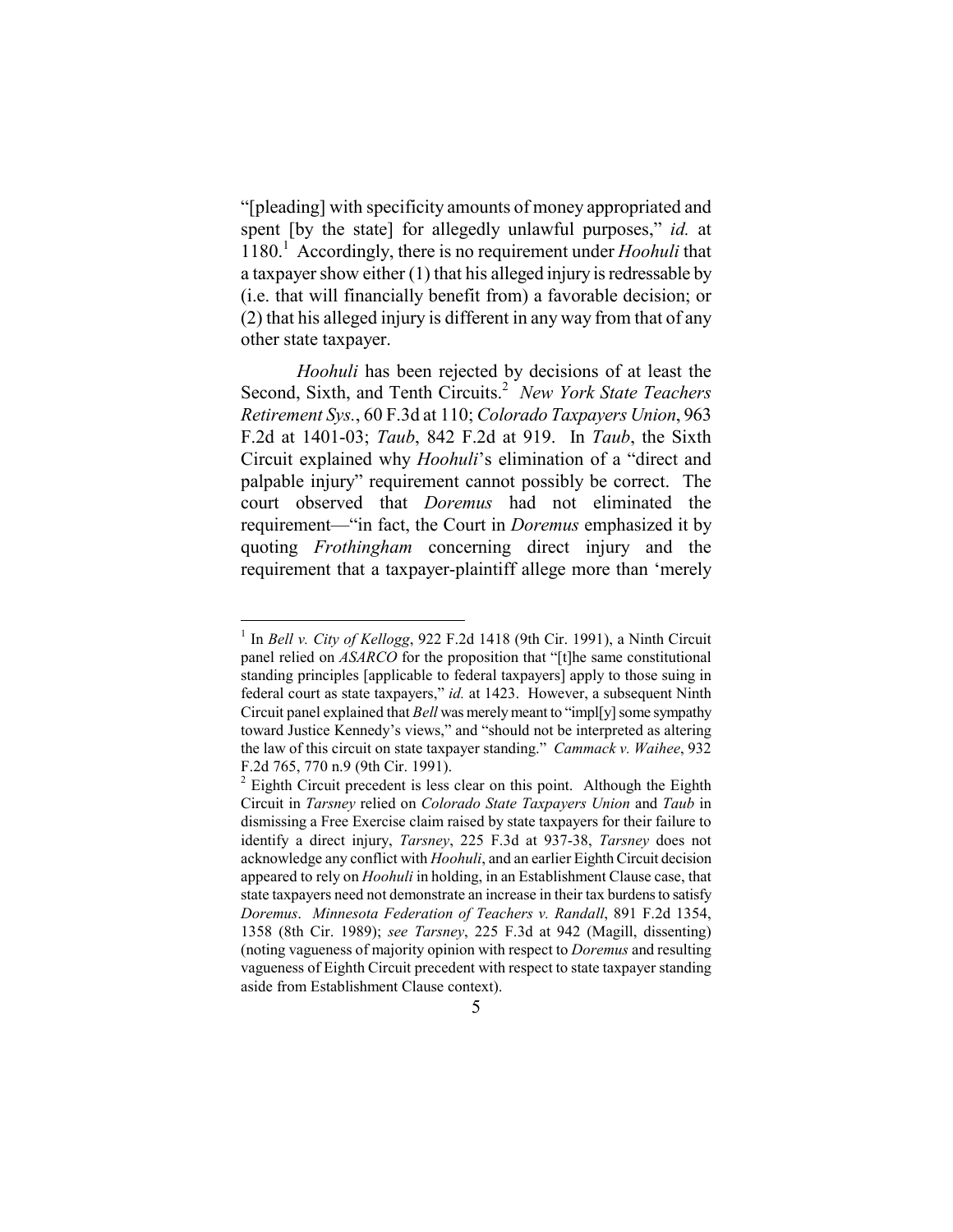that he suffers in some indefinite way in common with people generally." *Taub*, 842 F.2d at 919.

Notwithstanding ASARCO and the weight of authority from other courts, the Ninth Circuit in this case declined to retreat from *Hoohuli*. Without significant analysis, the court held that, notwithstanding ASARCO, "Hoohuli remains the law of the circuit until our court, sitting en banc, overrules it, or until the Supreme Court, in a majority opinion, plainly undermines its principles." Pet. App. at 24. The Ninth Circuit's holding that ASARCO has no precedential value confirmed the existence of a direct split of authority between the Ninth Circuit on one hand and at least the Second, Sixth, and Tenth Circuits on the other. See discussion *supra* n.2. Given the federalism implications of the Ninth Circuit's decision, certiorari is necessary to restore certainty to the law.

### II. The Ninth Circuit's evisceration of Article III's particularized injury requirement in cases initiated by state taxpayers dramatically undermines state sovereignty.

The "constitutional commitment to federalism" is "seriously undermine[d]" if the Article III standing requirements can be relaxed to permit a state taxpayer, suing solely as such, to challenge state taxpaying and spending decisions in federal court. Tarsney, 225 F.3d at 938; Colorado Taxpayers Union, 963 F.2d at 1403; accord, e.g., Taub, 842 F.2d at 919 ("[W]hen State taxpayers attack state spending in federal court, [it implicates] the integrity of our government's federalist structure.") (quoting Hoohuli, 741 F.2d at 1183 (Wallace, J., dissenting)). Accordingly, "[c]onsiderations of federalism should signal [caution] when a state taxpayer seeks to have a federal court enjoin the appropriation and spending activities of a state government." Taub, 842 F.2d at 919.

A State's autonomy in its conduct of fiscal affairs is central to its sovereign status. See Taub, 842 F.2d at 919 ("State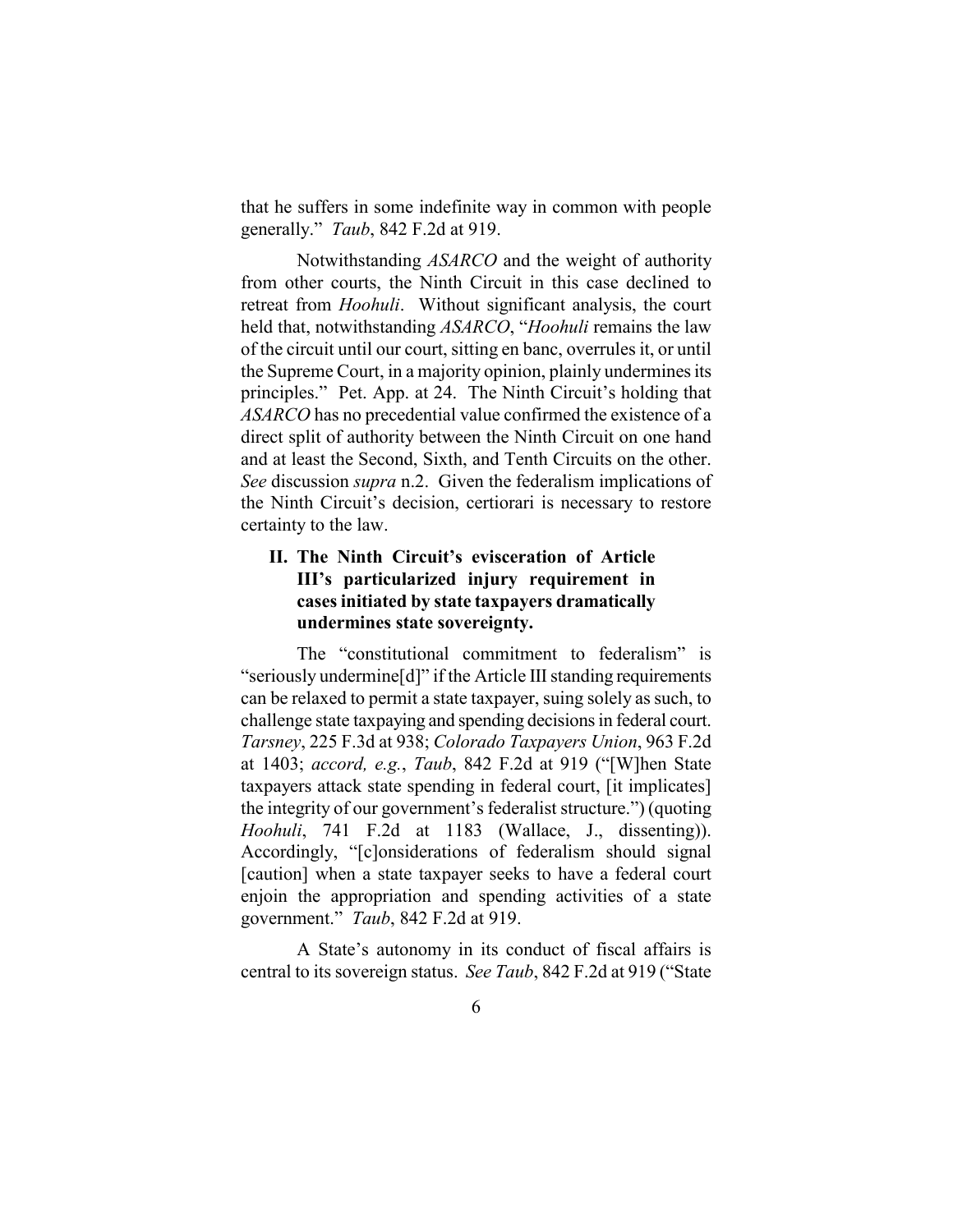sovereignty extends to the total conduct of a state's fiscal affairs."). Thus federalism concerns are implicated any time a state taxpayer seeks to have a federal court enjoin the taxing and spending decisions of a state government. While a state citizen who can allege a special injury as a result of a state's constitutional violations should generally be free to initiate a federal suit, state citizens should not be able to use the federal courts to voice generalized grievances with a State's taxing and spending decisions.

The purposes of the particularized injury requirement—to differentiate the business of courts from the business of the political branches of government, *Lujan*, 504 U.S. at 576, and to ensure that "relief can be framed no broader than required by the precise facts to which the court's ruling would be applied," Warth, 422 U.S. at 508 (internal quotation omitted)—have heightened significance in this context. If state taxpayers have federal standing to voice generalized grievances with state taxing and spending decisions, they will have little incentive to raise those concerns before the politically responsive branches of state government. See Tarsney 225 F.3d at 938; cf. Schlesinger v. Reservists Comm. to Stop the War, 418 U.S. 208, 222 (1974) ("To permit a complainant who has no concrete injury to require a court to rule on important constitutional issues in the abstract would create the potential for abuse of the judicial process, distort the role of the Judiciary in its relationship to the Executive and the Legislature and open the Judiciary to an arguable charge of providing 'government by injunction.'"); Nancy C. Staudt, Taxpayers in Court: A Systematic Study of a (Misunderstood) Standing Doctrine, 52 Emory L.J. 771, 845 (2003) ("[M]any of the state and municipal taxpayer cases suggest [that] taxpayers seek the assistance of federal court judges to decide disputes that include a range of issues that are picayune: university and college class offerings, city contracts and bidding procedures, intramural sport rules and requirements.") (footnotes omitted). The resulting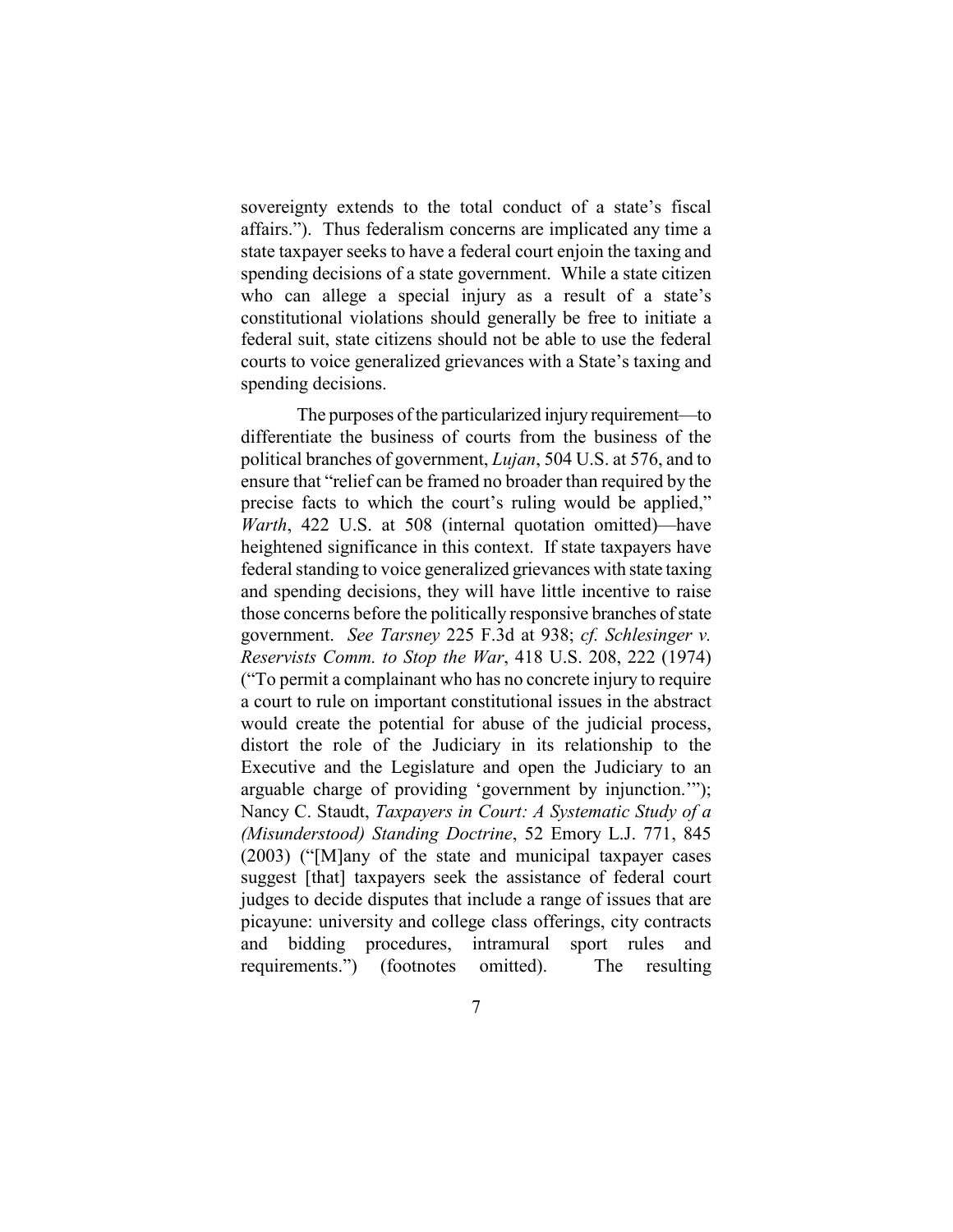"[u]nnecessary or abstract decisions . . . could unduly constrict experimental state welfare legislation and undermine local selfdetermination." Colorado Taxpayers Union, 963 F.2d at 1403 (quoting *Hoohuli*, 741 F.2d at 1183 (Wallace, J., dissenting)); Taub, 842 F.2d at 919; see also Staudt, 52 Emory L.J. at 845 (arguing that particularized injury requirement in state taxpayer standing cases is sensible because, otherwise, "the federal courts begin to play the role of ombudsman for states . . . ").

Accordingly, the federal structure of the Constitution requires the federal courts be more, not less, vigilant in policing Article III's "case or controversy" requirement when a State is hailed into federal court and forced to defend a sovereign interest as sacrosanct as its authority to tax and spend free of federal interference. Cf. Dawson v. Childs, 665 F.2d 705, 709 (5th Cir. 1982) ("Under our federalist system, the state governments no less than the federal government possess certain unalienable powers that the other may not encroach upon. . . . Of all such areas, the field of state taxation is perhaps the most important."). "The mere allegation of federal constitutional violations cannot be allowed to clothe a state governmental decisionmaking process with the ill-fitting garments of federal court scrutiny." Colorado Taxpayers Union, 963 F.2d at 1403. Instead, respect for the States as sovereigns requires the federal courts, "before permitting a plaintiff to challenge state governmental activity, . . . to ensure, with careful attention, that the parties before it have the requisite concrete adverseness that will ensure full presentation of the issues and avoid unnecessary intrusion into state governmental processes." O'Sullivan v. City of Chicago, 396 F.3d at 854 (7th Cir. 2005).

The Article III "particularized injury" requirement precludes taxpayers from "employ[ing] a federal court as a forum in which to air . . . generalized grievances about the conduct of government." See Flast, 392 U.S. at 106. The policy rationale underpinning this requirement is at least as strong in this context—where state taxpayers attempt to utilize the federal